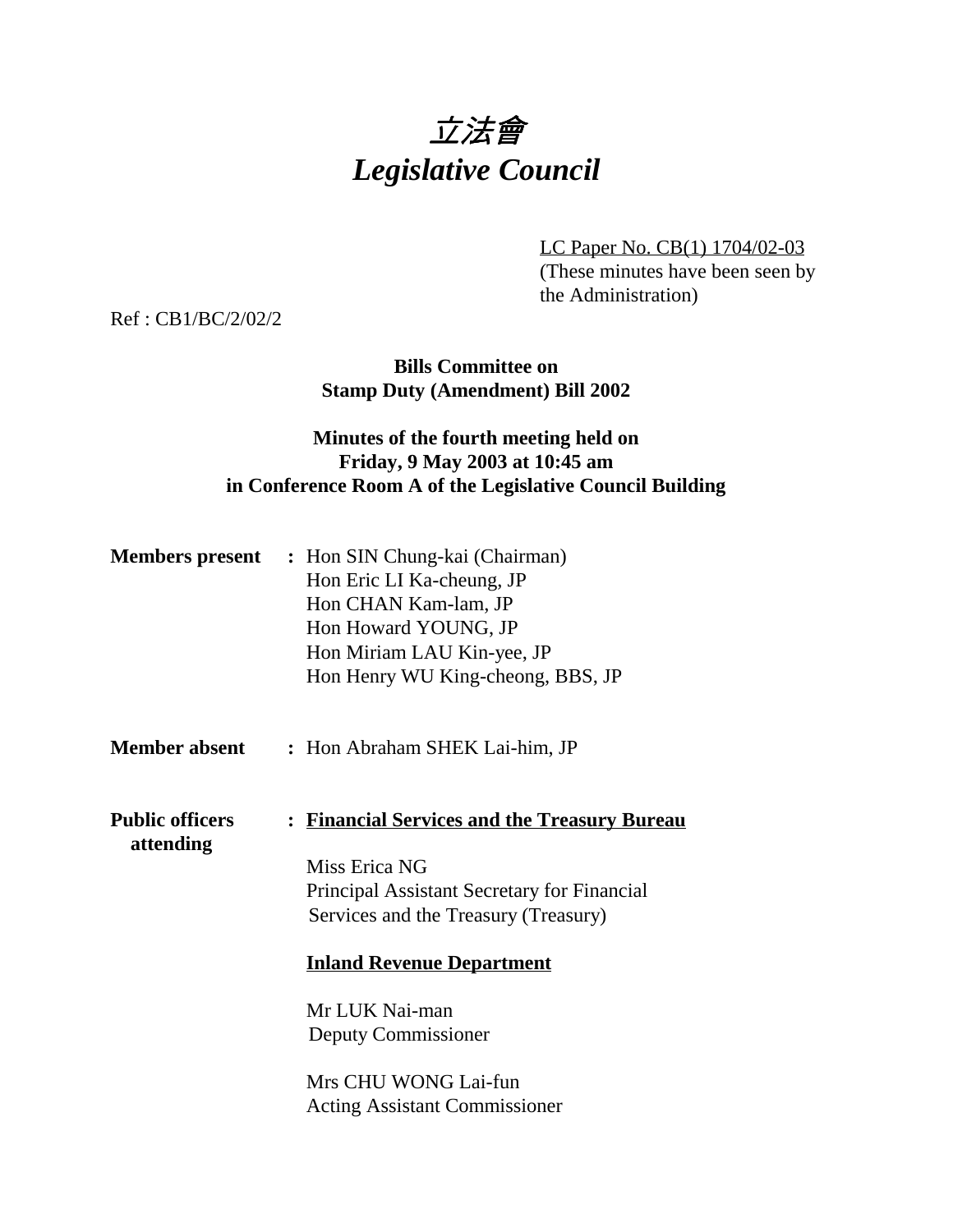Mr Richard LEUNG Chief System Manager

Miss WONG Tsui-ling Senior Superintendent of Stamp Office

#### **Department of Justice**

Ms Lonnie NG Senior Government Counsel

**Clerk in attendance :** Mr LAW Kam-sang Deputy Secretary General

**Staff in attendance :** Miss Monna LAI Assistant Legal Adviser 7

> Ms Cindy CHENG Senior Assistant Secretary (1) 4

#### Action

### **I. Confirmation of minutes**

| LC Paper No. CB(1)1579/02-03  | - Minutes of the second                               |  |  |
|-------------------------------|-------------------------------------------------------|--|--|
|                               | meeting on 11 April<br>2003                           |  |  |
| LC Paper No. CB(1) 1589/02-03 | - Minutes of the third<br>meeting on 22 April<br>2003 |  |  |

The minutes of the second and third meetings held on 11 and 22 April 2003 respectively were confirmed.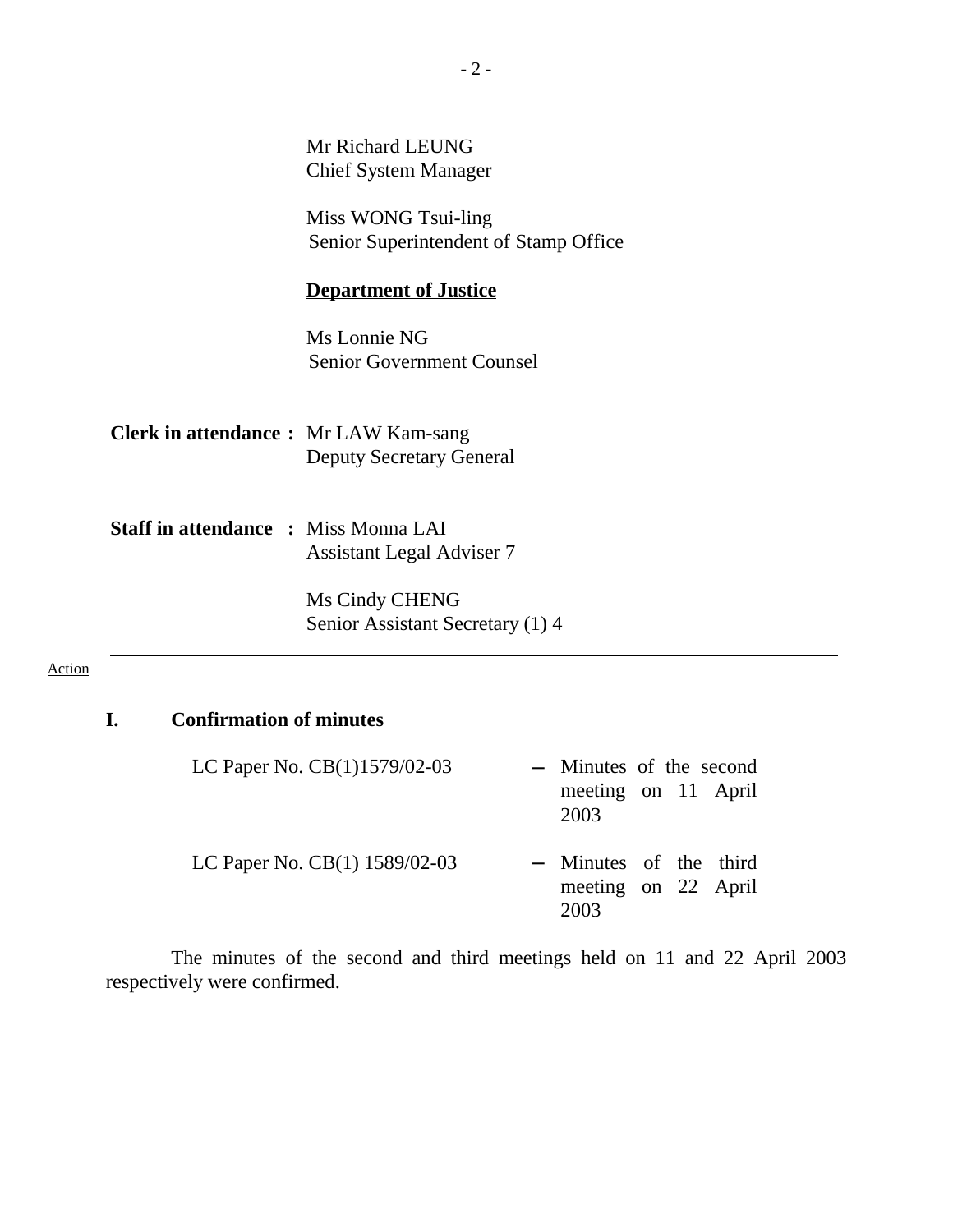#### **II. Meeting with the Administration**

2. The Bills Committee noted the following papers which had been issued after the third meeting on 22 April 2003 :

| (i)   | LC Paper No. $CB(1)1591/02-3(01)$  | $-$ List<br>of<br>follow-up<br>actions requested by<br>members at the third<br>meeting on 22 April<br>2003                              |
|-------|------------------------------------|-----------------------------------------------------------------------------------------------------------------------------------------|
| (ii)  | LC Paper No. $CB(1)1591/02-03(02)$ | Administration's<br>response to the list of<br>follow-up<br>actions<br>requested by members<br>at the third meeting on<br>22 April 2003 |
| (iii) | LC Paper No. $CB(1)1591/02-03(03)$ | Draft<br>proposed<br>Committee<br>Stage<br>Amendments provided<br>by the Administration<br>(1 <sup>st</sup> draft)                      |

3. The Bills Committee deliberated the contents of the Bill. (Index of proceedings in **Appendix**).

### Follow-up actions to be taken by the Administration

Admin 4. Members of the Bills Committee requested the Administration to take the following actions:

> (a) Members requested the Secretary for Financial Services and the Treasury (SFST) to check with the Land Registry whether the cancellation of a stamp certificate for an instrument in respect of the sale of a property might be registered in the Land Registry.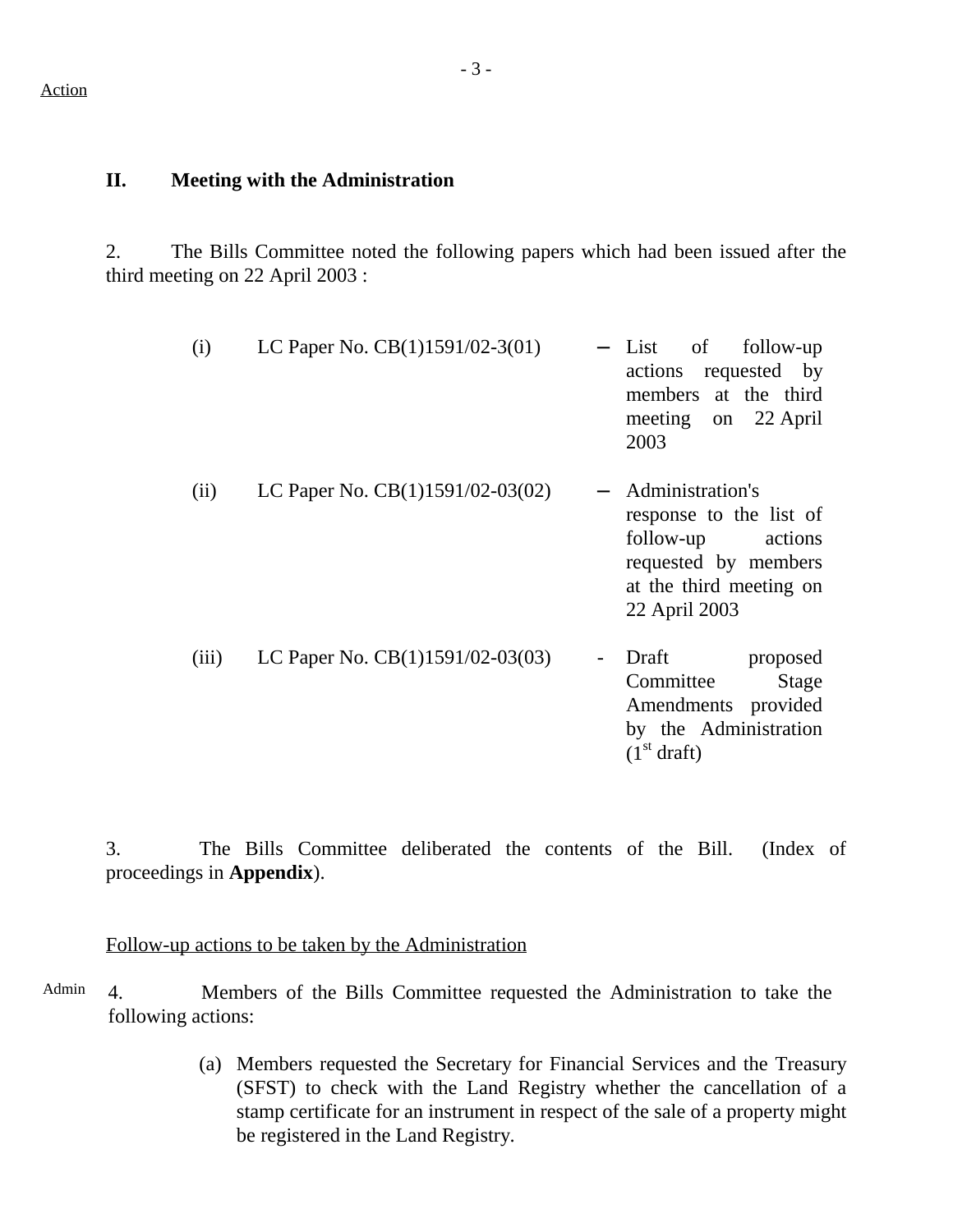- (b) Members expressed concern about the proposed penalty to be imposed on persons who failed to comply with the requirement to submit the original instrument or evidence for inspection under the proposed Section 18I(1) and requested that the Administration look into the feasibility of amending the Bill to allow reasonable excuse before the proposed penalty would be imposed and consider the provision of a channel for appeal.
- (c) Members asked SFST to check, if possible, why a period of only two years and not longer had been stipulated in the existing section 49 of the Stamp Duty Ordinance within which the Collector may cancel and allow as spoiled the stamp misused under the circumstances described in that section.
- (d) Members asked that SFST give an undertaking in the resumed debate on the second reading of the Bill that the Administration would consult the securities industry before extending the application of the proposed system to stock transactions.
- (e) Members requested that, at a later stage, members be provided with a list of instruments that Part IIA would apply but applications for stamping could not be made without presenting the related instruments, and that instruments not to be covered by the proposed system be indicated clearly in its publicity efforts.

### Date of next meeting

5. The Chairman reminded members that the fifth meeting of the Bills Committee would be held on Thursday, 22 May 2003 at 10:45 am.

### **II. Any other business**

6. There being no other business, the meeting ended at 12:30 pm.

Council Business Division 1 Legislative Council Secretariat 20 May 2003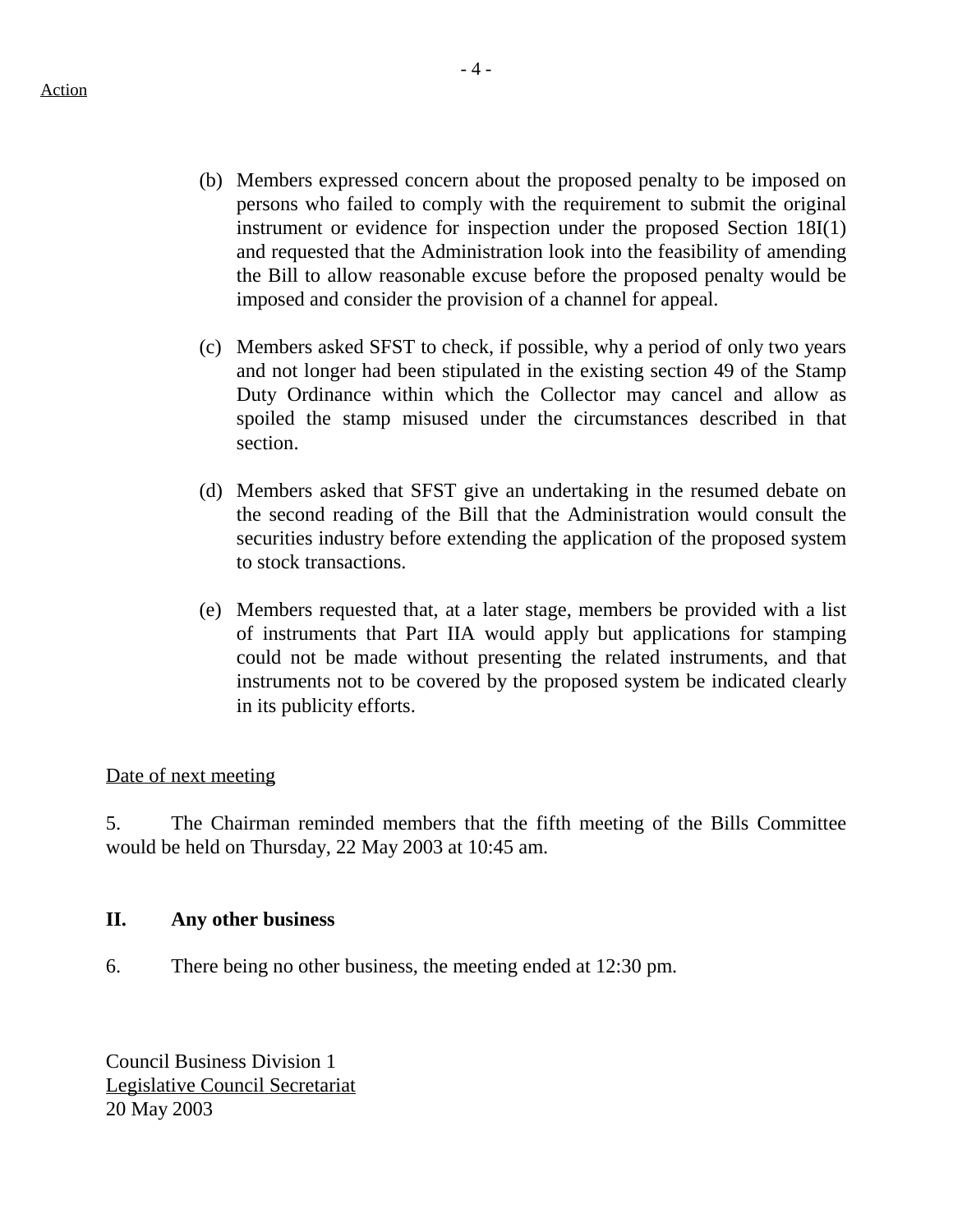# **Appendix**

# **Proceedings of the fourth meeting of the Bills Committee on Stamp Duty (Amendment) Bill 2002 on Friday, 9 May 2003, at 10:45 am in Conference Room A of the Legislative Council Building**

| <b>Time marker</b> | <b>Speaker</b>                                | Subject(s)                                                                                                                                                                                                                                                           | <b>Action required</b> |
|--------------------|-----------------------------------------------|----------------------------------------------------------------------------------------------------------------------------------------------------------------------------------------------------------------------------------------------------------------------|------------------------|
| $000000 - 000113$  | Chairman                                      | Confirmation of minutes of the<br>second and third meetings<br>(LC Paper Nos. CB(1)1579/02-<br>03 and CB(1)1689/02-03)                                                                                                                                               |                        |
| 000114 - 000900    | Administration<br>Chairman                    | Briefing by the Administration<br>on its response to issues raised<br>members<br>by<br>at<br>the<br>third<br>meeting<br>(LC Paper Nos. CB(1)1591/02-<br>$03(02)$ and $(03)$ )                                                                                        |                        |
| 000901 - 001734    | Mr CHAN Kam-lam<br>Administration<br>Chairman | Whether the power of the<br>Collector of Stamp Revenue<br>Collector) to<br>(the<br>request<br>inspection of an instrument<br>should be limited to 6 years<br>from the expiration of the time<br>for stamping the instrument<br>(LC Paper No. CB(1)1591/02-<br>03(02) |                        |
| 001735 - 002713    | Ms Miriam LAU<br>Administration<br>Chairman   | (a) Circumstances<br>and<br>mechanism for recovering<br>the shortfall of the stamp<br>duty of the instruments that<br>were insufficiently stamped                                                                                                                    |                        |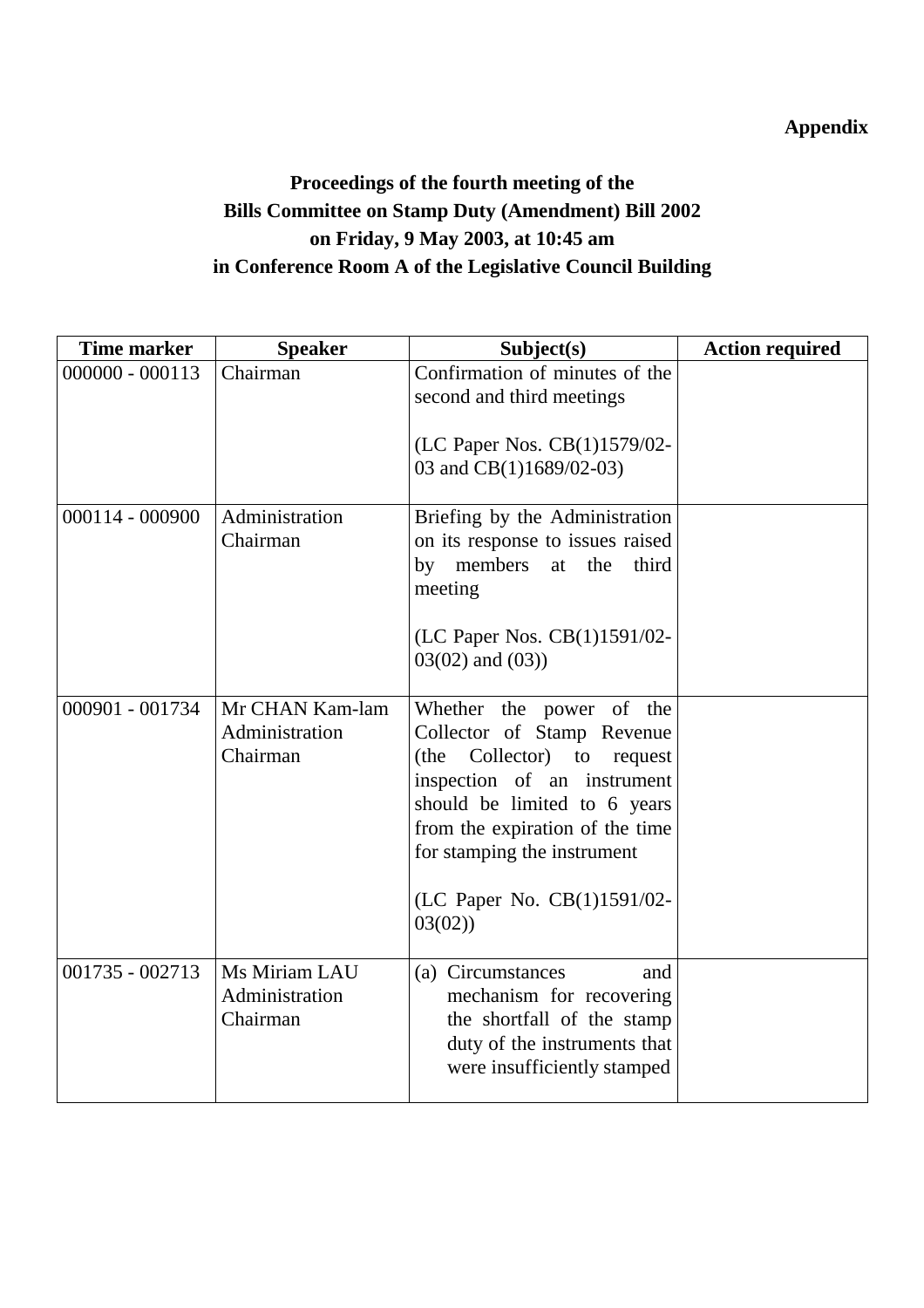| Time marker       | <b>Speaker</b>            | Subject(s)                                                                                                                                                                                                        | <b>Action required</b> |
|-------------------|---------------------------|-------------------------------------------------------------------------------------------------------------------------------------------------------------------------------------------------------------------|------------------------|
|                   |                           | (b) Random checking of the<br>stamp certificate issued<br>under<br>the<br>electronic<br>stamping<br>system<br>to<br>ascertain if there was any<br>underpayment<br><b>or</b><br>undervaluation of<br>stamp<br>duty |                        |
|                   |                           | (c) Situations where the Level<br>penalty<br>(currently)<br>$\overline{2}$<br>\$5,000) would be imposed                                                                                                           |                        |
|                   |                           | (d) Whether it would be unfair<br>to impose penalty on the<br>public who might be unable<br>submit<br>original<br>to<br>instrument or evidence for<br>inspection                                                  |                        |
|                   |                           | (LC Paper No. CB(1)1591/02-<br>03(02)                                                                                                                                                                             |                        |
| $002714 - 002815$ | Chairman                  | Clause by clause scrutiny<br>Short title and commencement                                                                                                                                                         |                        |
|                   |                           | (Clause 1)<br>(LC Paper No. CB(1)960/02-<br>03(03)                                                                                                                                                                |                        |
| 002816 - 002911   | Chairman<br>Ms Miriam LAU | Interpretation<br>(Clause 2)<br>(LC Paper No. CB(1)960/02-<br>03(03)                                                                                                                                              |                        |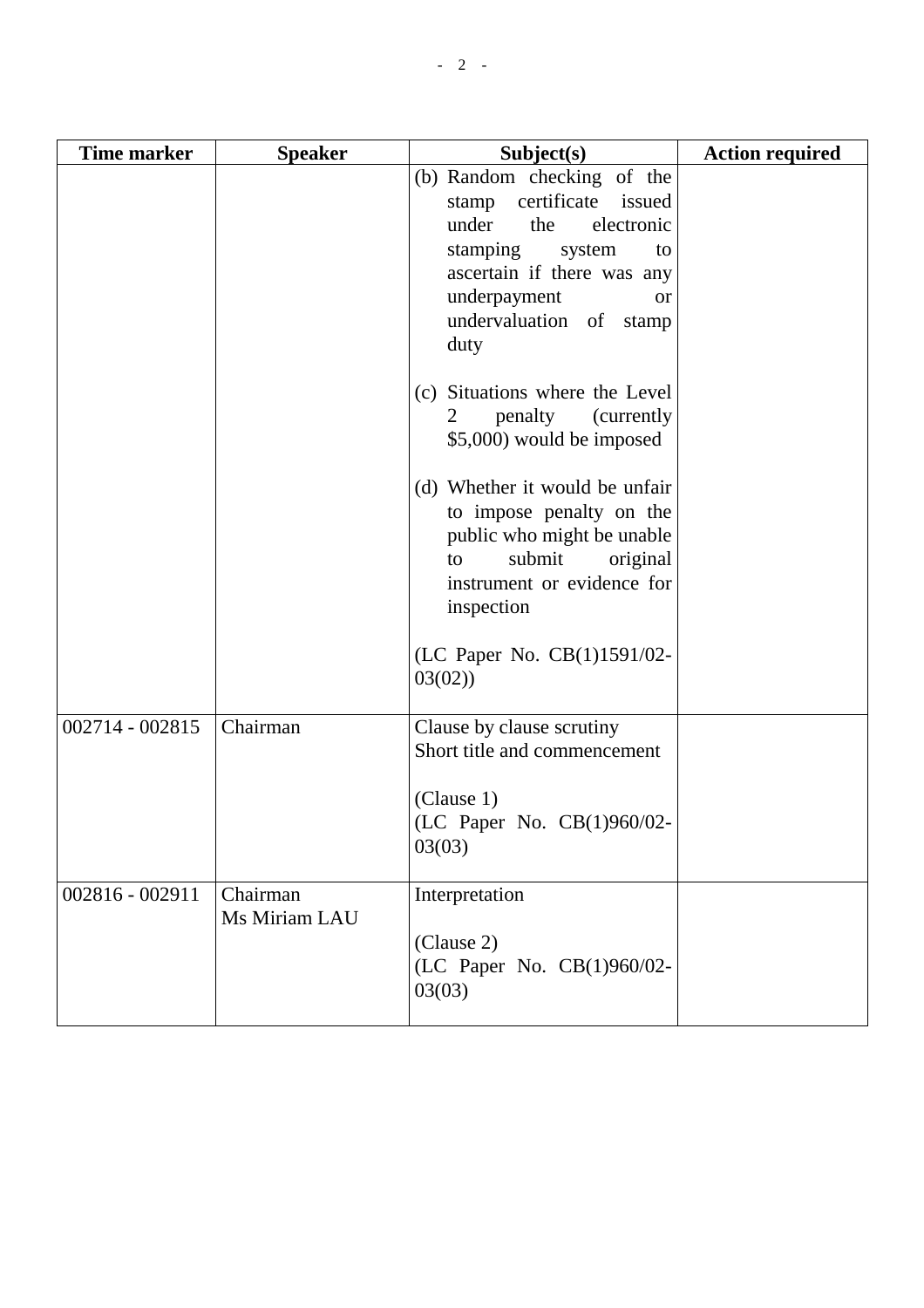| <b>Time marker</b> | <b>Speaker</b> | Subject(s)                                         | <b>Action required</b> |
|--------------------|----------------|----------------------------------------------------|------------------------|
| 002912-003015      | Chairman       | Methods<br>of<br>stamping<br>and<br>denoting       |                        |
|                    |                | (Clause 3)<br>(LC Paper No. CB(1)960/02-<br>03(03) |                        |
| 003016 - 003105    | Chairman       | Duplicates and counterparts                        |                        |
|                    |                | (Clause 4)<br>(LC Paper No. CB(1)960/02-<br>03(03) |                        |
| 003106-003148      | Chairman       | Adjudication of stamp duty by<br>Collector         |                        |
|                    |                | (Clause 5)<br>(LC Paper No. CB(1)960/02-<br>03(03) |                        |
| 003149 - 003200    | Chairman       | Appeal against assessment                          |                        |
|                    |                | (Clause 6)<br>(LC Paper No. CB(1)960/02-<br>03(03) |                        |
| 003201-003249      | Chairman       | of<br>Non-admissibility,<br>etc.<br>instruments    |                        |
|                    |                | (Clause 7)<br>(LC Paper No. CB(1)960/02-<br>03(03) |                        |
| 003250-003300      | Chairman       | of<br>copies<br>Presentation<br>of<br>instruments  |                        |
|                    |                | (Clause 8)<br>(LC Paper No. CB(1)960/02-<br>03(03) |                        |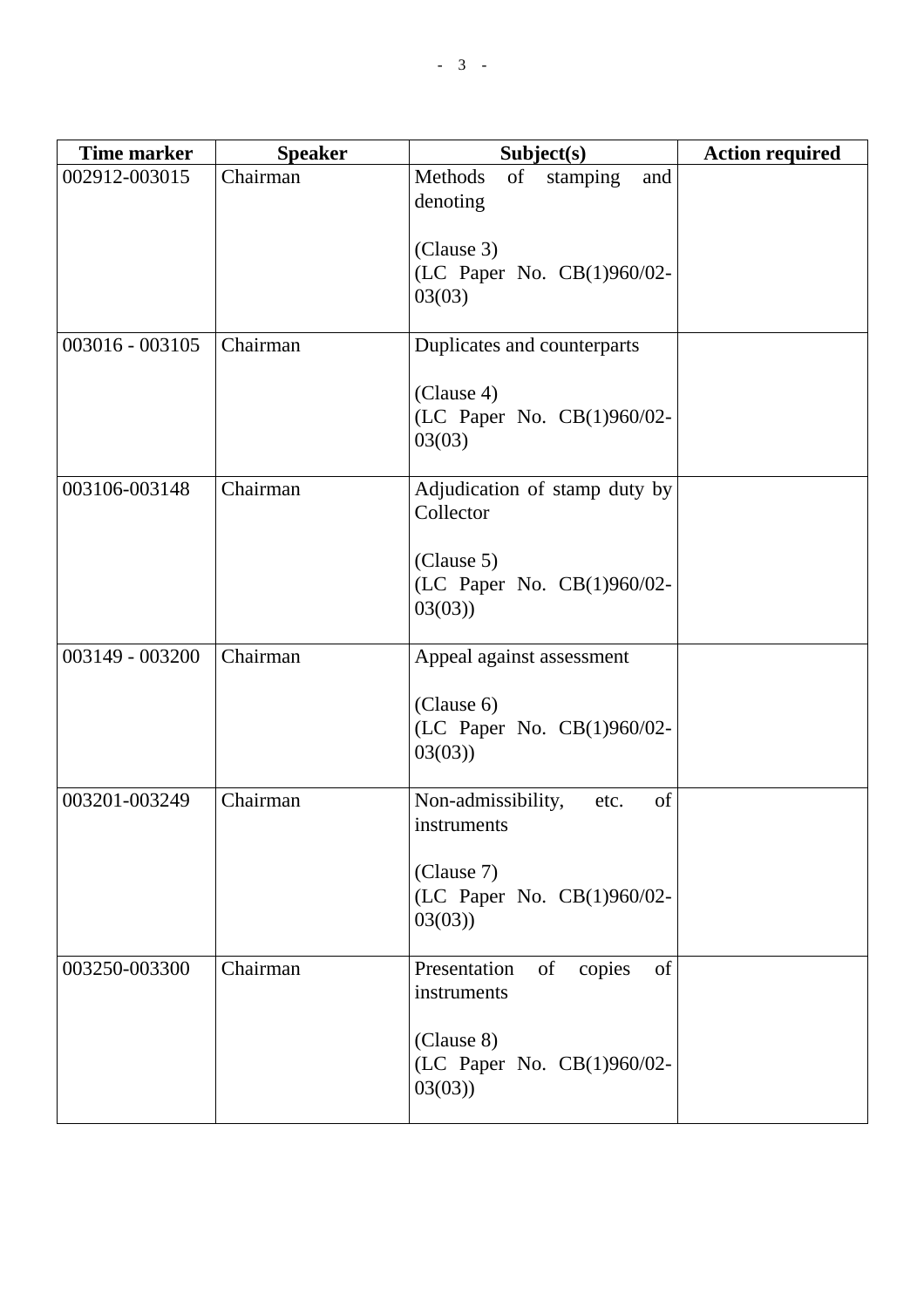| <b>Time marker</b> | <b>Speaker</b>             | Subject(s)                                                                                                                                                                                                                                                                                                                 | <b>Action required</b> |
|--------------------|----------------------------|----------------------------------------------------------------------------------------------------------------------------------------------------------------------------------------------------------------------------------------------------------------------------------------------------------------------------|------------------------|
| 003301 - 003309    | Chairman                   | Part added<br>(Clause 9)<br>(LC Paper No. CB(1)960/02-<br>03(03)                                                                                                                                                                                                                                                           |                        |
| 003310 - 003407    | Chairman<br>Administration | Part II A-Stamping by way of<br>stamp certificates<br>(Section 18C)<br>(LC Paper No. CB(1)960/02-<br>03(03)                                                                                                                                                                                                                |                        |
| 003408 -003425     | Chairman                   | <b>Application of Part II</b><br>(Section 18D)<br>(LC Paper No. CB(1)960/02-<br>03(03)                                                                                                                                                                                                                                     |                        |
| 003426-003554      | Chairman<br>Administration | Stamping by way of stamp<br>(a)<br>certificates<br>(b) Whether any cancelled<br>stamp certificates would<br>be denoted<br>(c) Reasons for keeping a<br>of<br>record<br>stamp<br>certificates issued by the<br>Collector for a period of<br>not less than 15 years<br>(Section 18E)<br>(LC Paper No. CB(1)960/02-<br>03(03) |                        |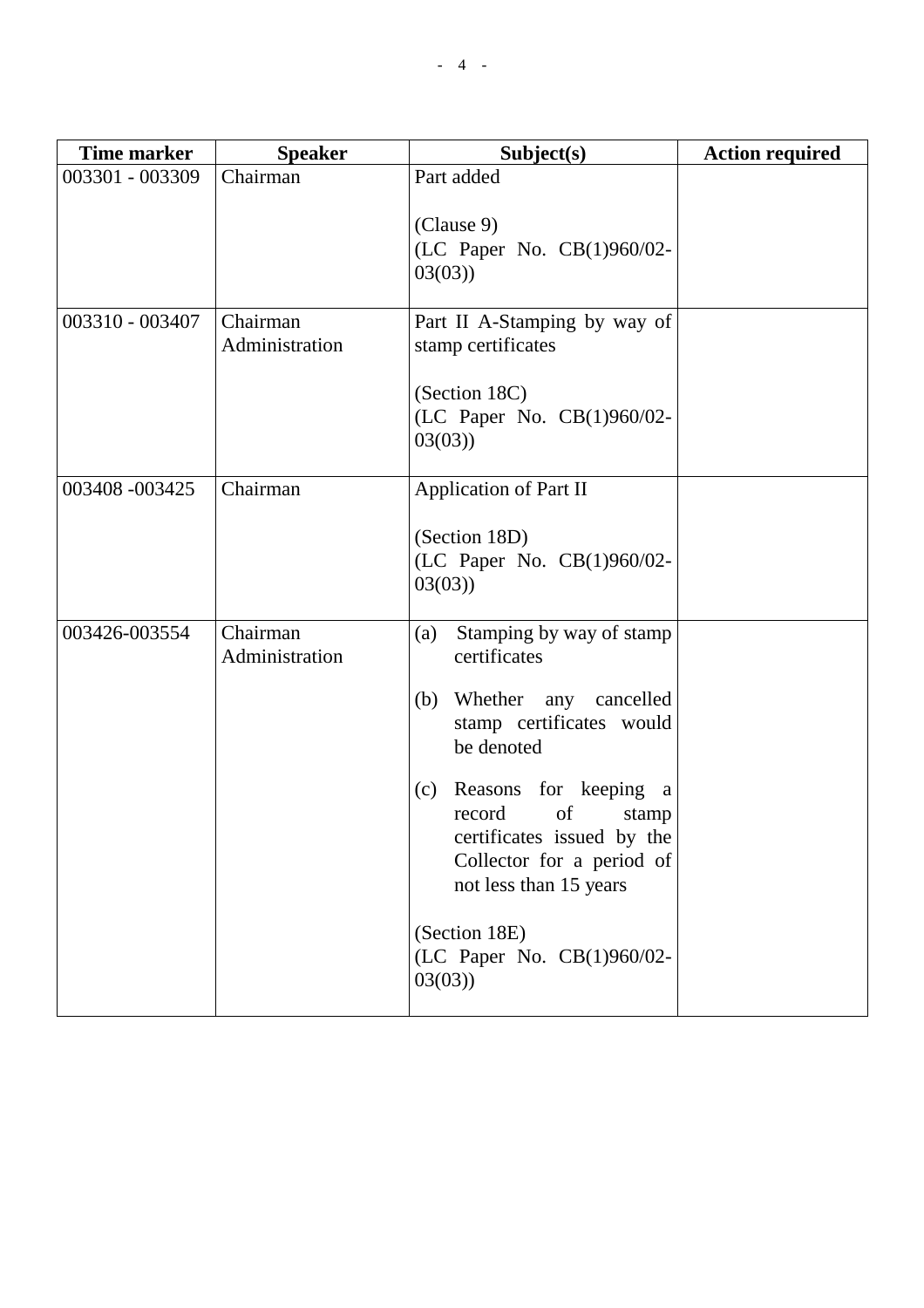| <b>Time marker</b> | <b>Speaker</b>                                                  | Subject(s)                                                                                                                                                                                                                                                                                                                                                                                                                                                                           | <b>Action required</b>                                                                                                                                                                 |
|--------------------|-----------------------------------------------------------------|--------------------------------------------------------------------------------------------------------------------------------------------------------------------------------------------------------------------------------------------------------------------------------------------------------------------------------------------------------------------------------------------------------------------------------------------------------------------------------------|----------------------------------------------------------------------------------------------------------------------------------------------------------------------------------------|
| 003555-004359      | Chairman<br>ALA <sub>7</sub><br>Administration<br>Ms Miriam LAU | (a) Whether it was necessary $\vert$ Admin to check with<br>for the third party (e.g. the $\vert$ the Land Registry<br>potential<br>purchaser<br>tenant) to check if the <b>cancellation</b><br>relevant stamp certificate<br>had been cancelled<br>(b) Whether cancelled stamp<br>certificates<br>for<br>instrument in respect of the   Land Registry<br>sale of property might be<br>registered with the Land<br>Registry<br>(Section 18F)<br>(LC Paper No. CB(1)960/02-<br>03(03) | or whether<br>the<br><b>of</b><br>$\mathbf{a}$<br>stamp certificate for<br>instrument<br>$\mathbf{in}$<br>an<br>respect of the sale of<br>property might be<br>an registered in<br>the |
| 004360-004803      | Mr Howard YOUNG<br>Administration<br>Chairman<br>Ms Miriam LAU  | (a) Whether cancelled stamp<br>certificates<br>could<br>be<br>checked via Internet within<br>a short time of cancellation<br>of stamp certificates<br>(b) Whether on-line or off-line<br>payment for stamp duty<br>would be accepted under<br>electronic<br>stamping<br>the<br>system                                                                                                                                                                                                |                                                                                                                                                                                        |
| 004804-004391      | Chairman<br>Ms Miriam LAU<br>Administration                     | (a) Whether there<br>was<br>any<br>transitional period for the<br>new system<br>(b) Whether there would be<br>staffing<br>savings<br>in<br>with<br>the<br>resources<br>introduction of the<br>new<br>system                                                                                                                                                                                                                                                                          |                                                                                                                                                                                        |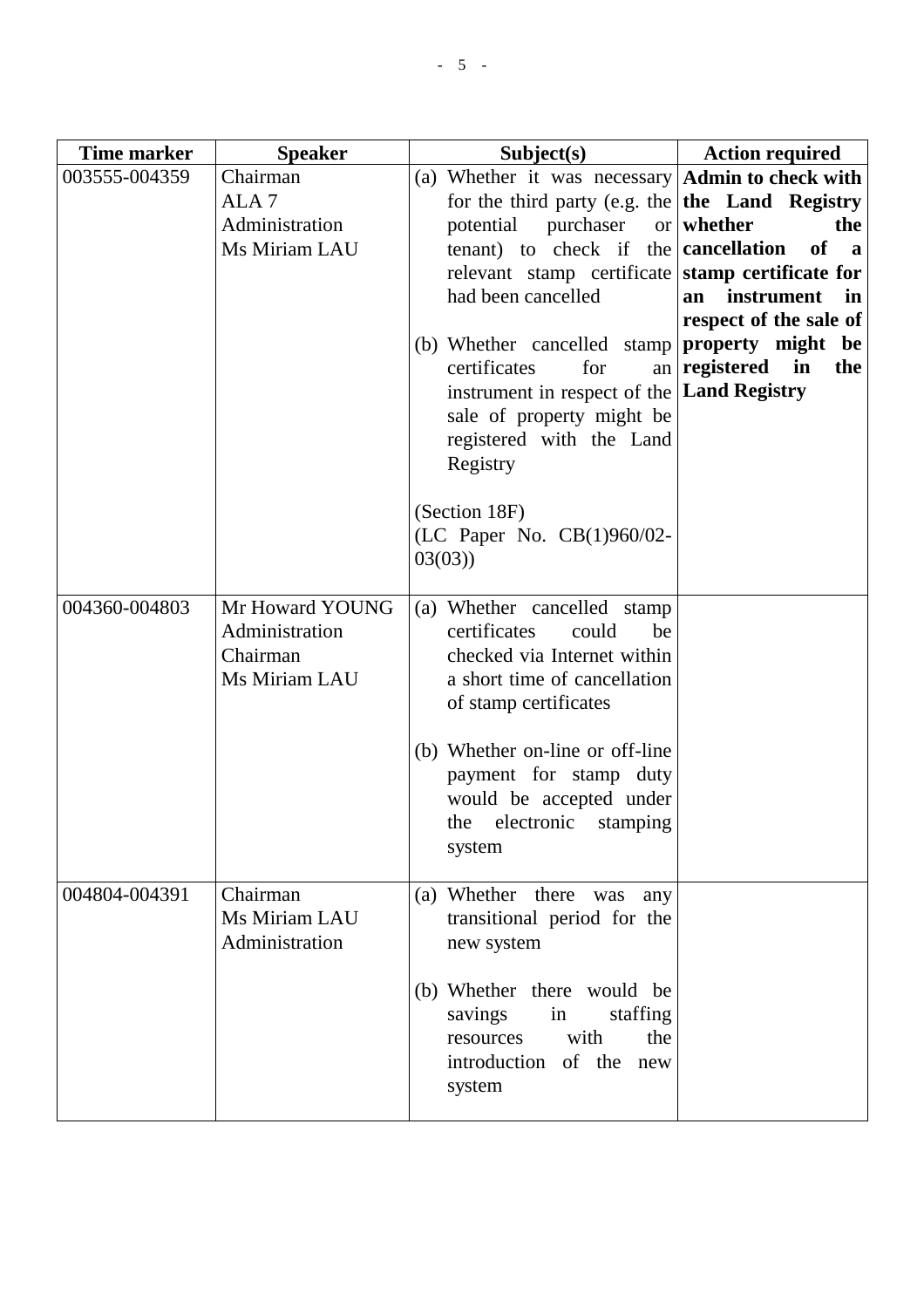|               |                                                           | (Section 18F)<br>(LC Paper No. CB(1)960/02-<br>03(03)                                                                                                                                                                                                                                                                                                                                                                                                                                                                                                                  |                                                                                                                                                                                                                                                                                                                                                                          |
|---------------|-----------------------------------------------------------|------------------------------------------------------------------------------------------------------------------------------------------------------------------------------------------------------------------------------------------------------------------------------------------------------------------------------------------------------------------------------------------------------------------------------------------------------------------------------------------------------------------------------------------------------------------------|--------------------------------------------------------------------------------------------------------------------------------------------------------------------------------------------------------------------------------------------------------------------------------------------------------------------------------------------------------------------------|
| 004392-004953 | Chairman                                                  | Approval for application made<br>under section 18F<br>(Section 18G)<br>(LC Paper No. CB(1)960/02-<br>03(03)                                                                                                                                                                                                                                                                                                                                                                                                                                                            |                                                                                                                                                                                                                                                                                                                                                                          |
| 004954-005007 | Chairman                                                  | Refusal of application made<br>under section 18F<br>(Section 18H)<br>(LC Paper No. CB(1)960/02-<br>03(03)                                                                                                                                                                                                                                                                                                                                                                                                                                                              |                                                                                                                                                                                                                                                                                                                                                                          |
| 005008-010752 | Chairman<br>Ms Miriam LAU<br>Administration<br>Mr Eric LI | of Collector<br>(a) Power<br>inspect<br>instrument<br>evidence<br>(b) Requiring an applicant or $ $ <b>excuse</b> before<br>other person, who<br>any<br>possesses or controls the was<br>instrument or evidence, to failure<br>present such instrument to with<br>the Collector for inspection<br>(c) Whether<br>$\rm{a}$<br>excuse should be provided inspection<br>under clause 18I<br>$(d)$ Whether a channel for<br>appeal should be provided<br>(e) Absolute discretion of the<br>Collector to take action<br>under Section 58A<br>(Section 18I)<br>(Section 58A) | to $\lambda$ Admin to look into<br>feasibility<br>$or$ the<br>of<br>amending the Bill to<br>allow<br>reasonable<br>the<br>proposed<br>penalty<br>imposed<br>for<br>to<br>comply<br>the<br>requirement<br>to<br>submit<br>original<br>reasonable   instrument<br>for<br>under<br>section $18I(1)$ and to<br>consider<br>the<br>provision<br>of<br>a<br>channel for appeal |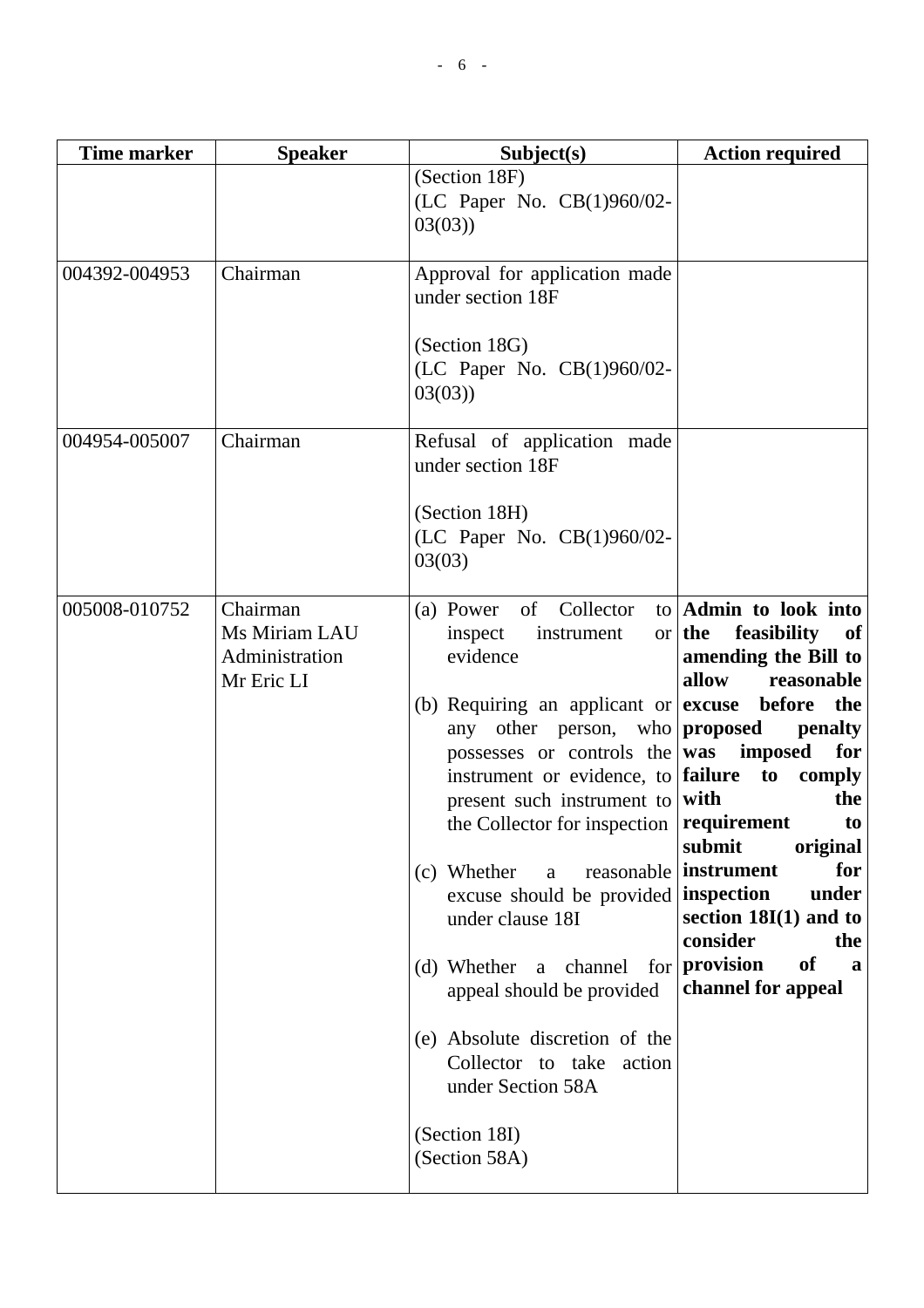| Time marker   | <b>Speaker</b>                                                | Subject(s)                                                                                                                                                                                                                                                                                                                                  | <b>Action required</b>                                                                    |
|---------------|---------------------------------------------------------------|---------------------------------------------------------------------------------------------------------------------------------------------------------------------------------------------------------------------------------------------------------------------------------------------------------------------------------------------|-------------------------------------------------------------------------------------------|
|               |                                                               | (LC Paper No. CB(1)960/02-<br>03(03)<br>(LC Paper No. CB(1)1628/02-<br>03(01)                                                                                                                                                                                                                                                               |                                                                                           |
| 010753-011027 | Chairman<br>Ms Miriam LAU<br>Administration                   | Deleting the words "or more"<br>under section $18J(2)(a)$<br>(Section 18J)<br>(LC Paper No. CB(1)960/02-<br>03(03)<br>(LC Paper No. CB(1)1628/02-<br>03(01)                                                                                                                                                                                 | Admin to provide a<br><b>Committee</b><br><b>Stage</b><br><b>Amendment</b><br>accordingly |
| 011028-011133 | Chairman                                                      | Part heading ended<br>(Clause 10)<br>(LC Paper No. CB(1)960/02-<br>03(03)                                                                                                                                                                                                                                                                   |                                                                                           |
| 011134-011530 | Chairman<br>Administration<br>Mr Henry WU<br>ALA <sub>7</sub> | in<br>(a) Contract<br>notes, etc.<br>of<br>respect<br>sale<br>and<br>purchase of Hong Kong<br>stock<br>(b) Commencement<br>of<br>the<br>Ordinance on a day to be<br>appointed by the Secretary<br>for Financial Services and<br>Treasury by notice<br>the<br>published in the Gazette<br>(Clause11)<br>(LC Paper No. CB(1)960/02-<br>03(03) |                                                                                           |
| 011531-011623 | Chairman                                                      | Refund of stamp<br>duty in<br>respect of sale and purchase of<br>units under unit trust schemes                                                                                                                                                                                                                                             |                                                                                           |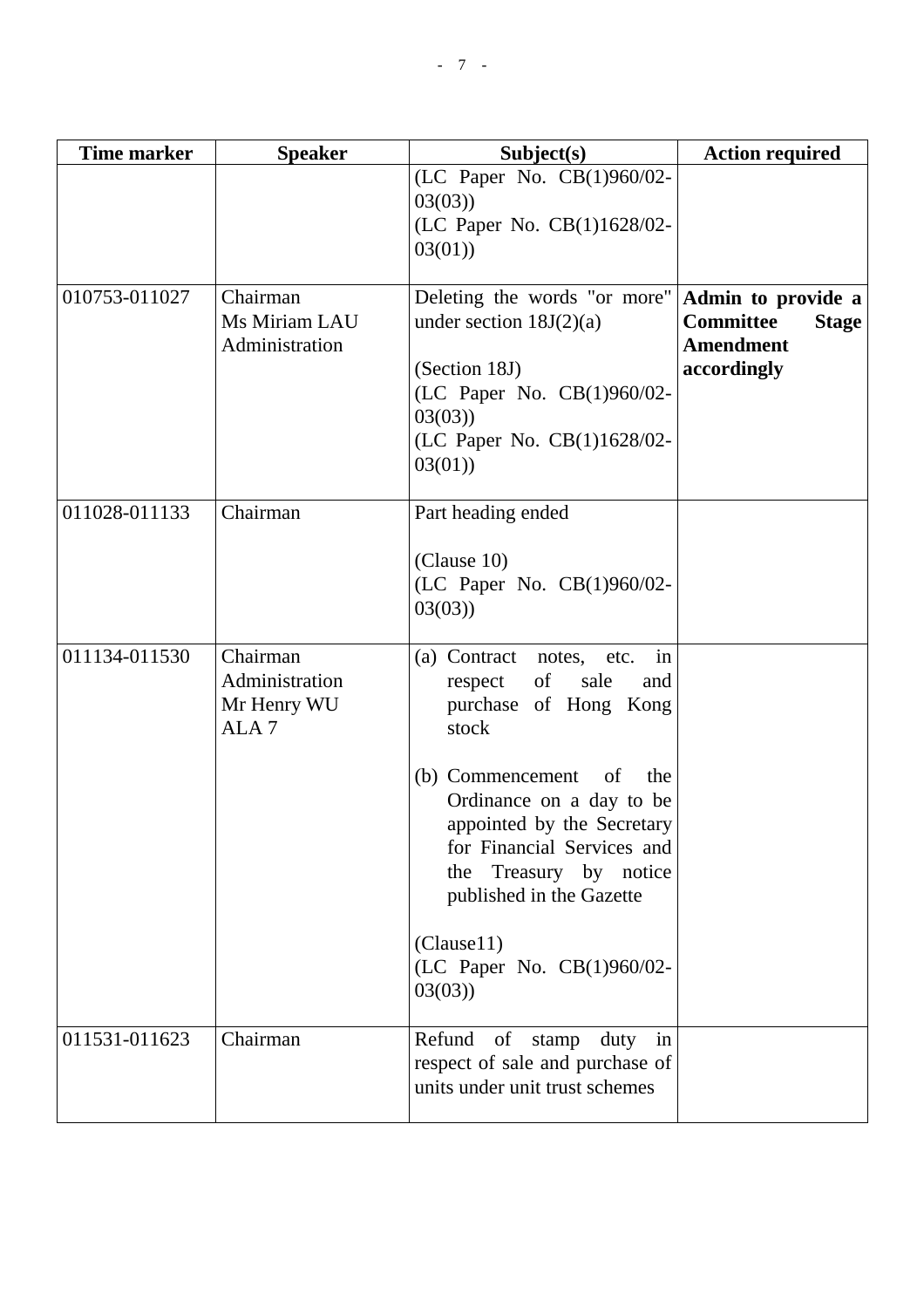| <b>Time Marker</b> | <b>Speaker</b>                               | Subject(s)                                                                                                                                                     | <b>Action required</b> |
|--------------------|----------------------------------------------|----------------------------------------------------------------------------------------------------------------------------------------------------------------|------------------------|
|                    |                                              | (Clause 12)<br>(LC Paper No. CB(1)960/02-<br>03(03)                                                                                                            |                        |
| 011624-011905      | Chairman<br>Administration                   | Stamp duty chargeable<br><sub>on</sub><br>contracts, etc. for sale of<br>equitable estate or interest in<br>immovable property                                 |                        |
|                    |                                              | (Clause 13)<br>(LC Paper No. CB(1)960/02-<br>03(03)                                                                                                            |                        |
| 011906-011945      | Chairman                                     | Chargeable agreements for sale                                                                                                                                 |                        |
|                    |                                              | (Clause 14)<br>(LC Paper No. CB(1)960/02-<br>03(03)                                                                                                            |                        |
| 011946-012000      | Chairman                                     | of<br>sale<br>Conveyances<br>on<br>residential property<br>(Clause 15)<br>(LC Paper No. CB(1)960/02-<br>03(03)                                                 |                        |
| 012001-012032      | Chairman                                     | Instruments specially exempted                                                                                                                                 |                        |
|                    |                                              | (Clause 16)<br>(LC Paper No. CB(1)960/02-<br>03(03)                                                                                                            |                        |
| 012033-012428      | Chairman<br>Ms Miriam LAU<br>Mr Howard YOUNG | (a) Relief in case of gift to<br>exempted institutions                                                                                                         |                        |
|                    |                                              | (b) Whether the instrument to<br>which section 44 applied<br>would be stamped with a<br>particular stamp denoting<br>that it was chargeable with<br>stamp duty |                        |
|                    |                                              | (Clause 17)<br>(LC Paper No. CB(1)960/02-<br>03(03)                                                                                                            |                        |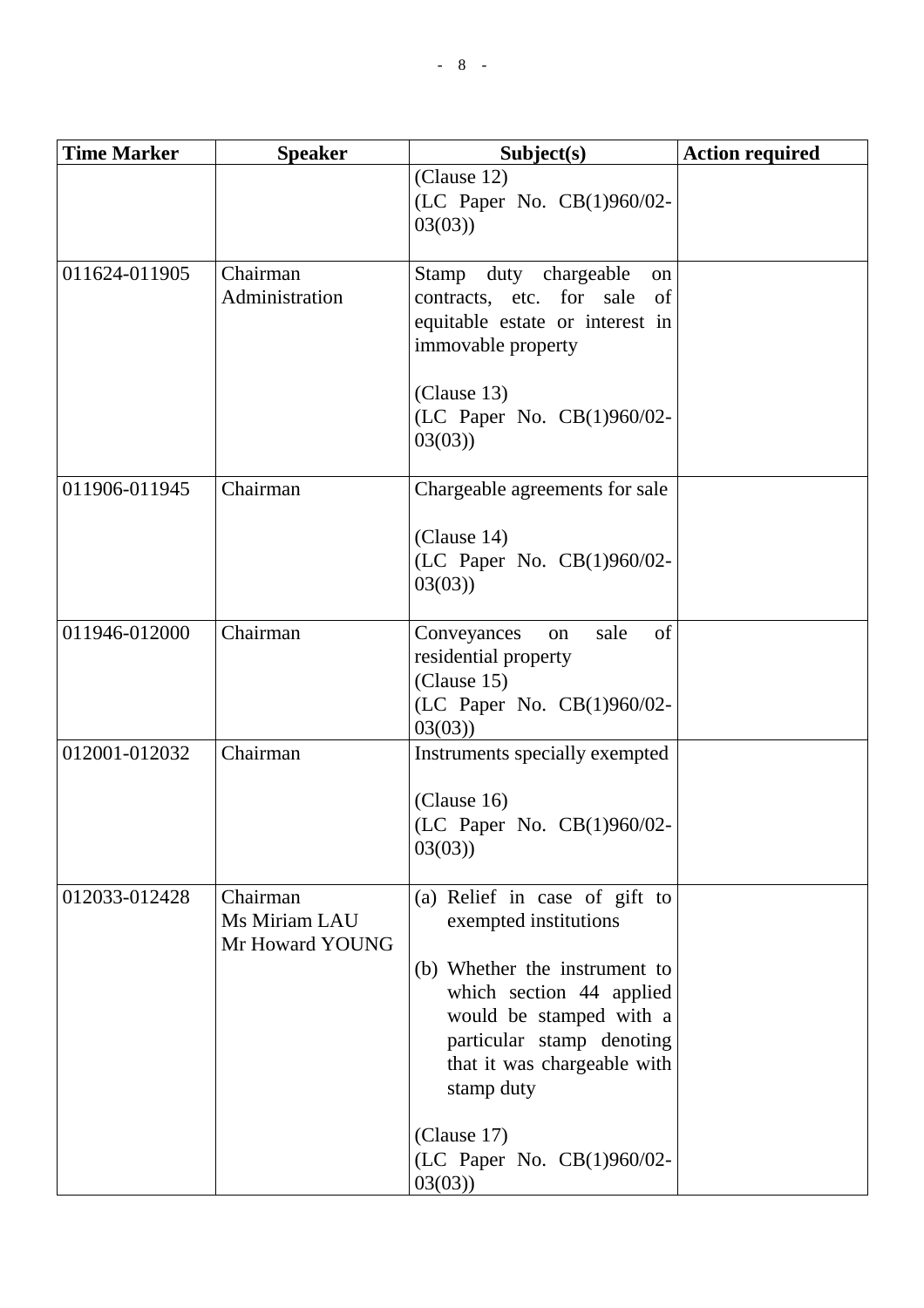| <b>Time Marker</b> | <b>Speaker</b>                              | Subject(s)                                                                                                                                                               | <b>Action required</b>                                                                                                                                                                                                                                                                                                 |
|--------------------|---------------------------------------------|--------------------------------------------------------------------------------------------------------------------------------------------------------------------------|------------------------------------------------------------------------------------------------------------------------------------------------------------------------------------------------------------------------------------------------------------------------------------------------------------------------|
| 012429-012540      | Chairman<br>Ms Miriam LAU<br>Administration | Relief in case of conveyance $\text{Admin}$ to provide a<br>from<br>one<br>corporate to another<br>(Clause 18)<br>(LC Paper No. CB(1)960/02-<br>03(03)                   | associated body list of instruments<br>Part<br><b>IIA</b><br>that<br>applied<br><b>but</b><br>applications<br>for<br>stamping could not<br>made<br>without<br>be<br>presenting<br>instruments and to<br>indicate clearly the<br>instruments not to<br>be covered by the<br>proposed system in<br>its publicity efforts |
| 012541-012552      | Chairman                                    | affecting<br>Instruments<br>immovable property made for<br>Government lease<br>new<br>or<br>exchange to be exempt<br>(Clause 19)<br>(LC Paper No. CB(1)960/02-<br>03(03) |                                                                                                                                                                                                                                                                                                                        |
| 012553-012600      | Chairman                                    | confirmatory of<br>Instruments<br>transactions during Japanese<br>occupation to be exempt<br>(Clause 20)<br>(LC Paper No. CB(1)960/02-<br>03(03)                         |                                                                                                                                                                                                                                                                                                                        |
| 012601-012634      | Chairman                                    | Part heading amended<br>(Clause 21)<br>(LC Paper No. CB(1)960/02-<br>03(03)                                                                                              |                                                                                                                                                                                                                                                                                                                        |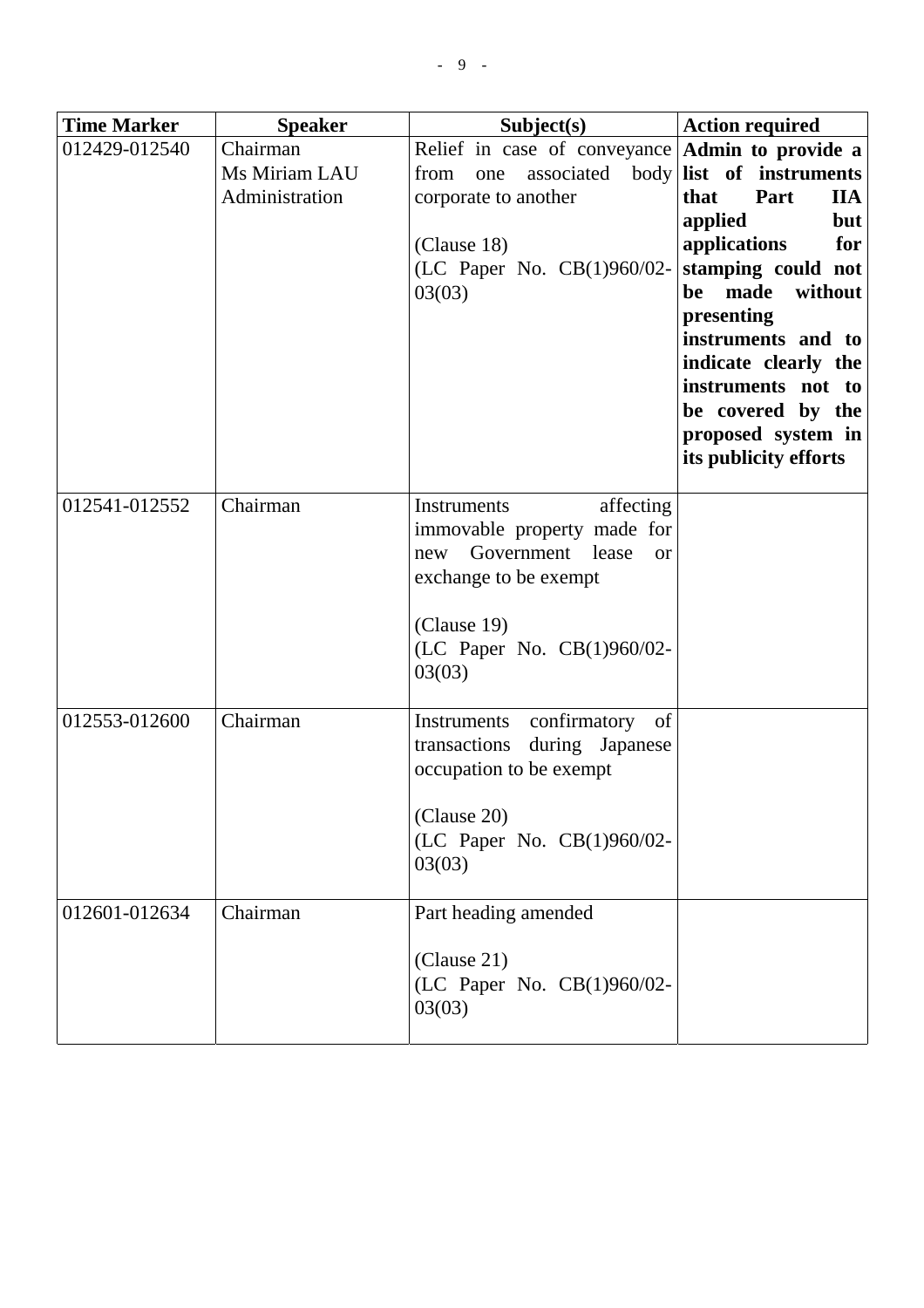| <b>Time Marker</b> | <b>Speaker</b>                                                                                    | Subject(s)                                                                                                                                                                                                                                                                                                                                                                                | <b>Action required</b>                                                                                                                                                                                                                                                                                                 |
|--------------------|---------------------------------------------------------------------------------------------------|-------------------------------------------------------------------------------------------------------------------------------------------------------------------------------------------------------------------------------------------------------------------------------------------------------------------------------------------------------------------------------------------|------------------------------------------------------------------------------------------------------------------------------------------------------------------------------------------------------------------------------------------------------------------------------------------------------------------------|
| 012635-012700      | Chairman<br>Administration                                                                        | Allowance for spoiled stamps<br>and stamp certificates rendered<br>unfit for purpose intended<br>(Clause 22)<br>(LC Paper No. CB(1)960/02-<br>03(03)                                                                                                                                                                                                                                      |                                                                                                                                                                                                                                                                                                                        |
| 012701-012933      | Chairman<br>Ms Miriam LAU<br>Mr Henry WU<br>Administration                                        | (a) Section 49 substituted by a $\mathrm{Admin}$<br>new section<br>(b) Reasons why a period of $ $ had been stipulated<br>two years but not longer<br>had been suggested under section 49<br>new section 49<br>(c) Whether a longer period<br>could be provided under<br>new section 49<br>(Clause 23)<br>(Section 49 of Stamp Duty<br>Ordinance)<br>(LC Paper No. CB(1)960/02-<br>03(03) | clarify<br>to<br>why a period of two<br>years and not longer<br>the<br>existing<br>in<br>of the<br><b>Stamp</b><br>Duty<br>within<br><b>Ordinance</b><br>which the Collector<br>might cancel<br>and<br>allow as spoiled the<br>misused<br>stamp<br>under<br>the<br>circumstances<br>described<br>in<br>that<br>section |
| 012934-013112      | Chairman                                                                                          | Manner of making, and time<br>for taking up, allowance<br>(Clause 24)<br>(LC Paper No. CB(1)960/02-<br>03(03)                                                                                                                                                                                                                                                                             |                                                                                                                                                                                                                                                                                                                        |
| 013112-014545      | Chairman<br>Administration<br>Ms Miriam LAU<br>Mr Henry WU<br>Mr CHAN Kam-lam<br>ALA <sub>7</sub> | (a) First Schedule amended<br>(b) Consultation<br>among<br>the<br>securities industry before<br>extending the application<br>of the proposed system to<br>stock transactions                                                                                                                                                                                                              | Admin to give an<br>undertaking in the<br>resumed debate on<br>the second reading<br>of the Bill that the<br>Administration<br>would consult<br>the<br>industry<br>before<br>extending<br>the<br>application of the                                                                                                    |